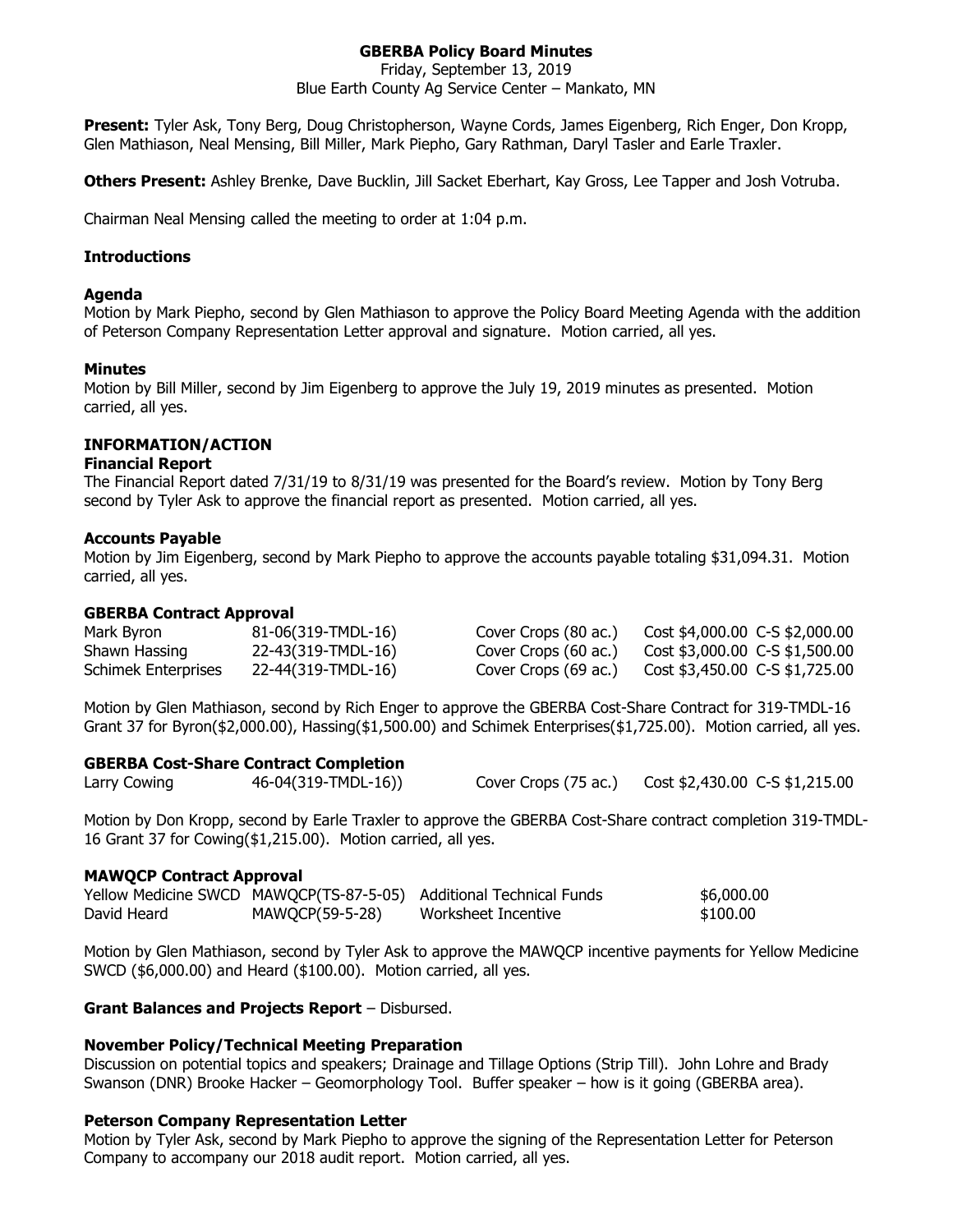### **PAGE 2 GBERBA POLICY MINUTES SEPTEMBER 13, 2019**

### **Coordinator Report**

### **MN Agricultural Water Quality Certification Program**

Update on progress made in areas 5 and 6 – See Certification Specialist Reports. Over 500,000 acres certified! We are working with MDA to complete an extended five-year budget for the Certification Program.

### **2016 MPCA – 319 Drainage Grant - GRANT COMPLETED**

An Outreach Booklet has been printed and will be sent to Drainage staff and elected officials to see conservation opportunities and potential in drainage systems.

319 Drainage Grant: Side inlet structures 50% cost share. These are federal dollars matched by state or local dollars.

### **2017 MPCA 319 Grant - Cover Crops and Alternative Tile Intakes**

An Implementation Policy Paper for the grant titled "Greater Blue Earth River Basin TMDL Implementation" has been developed and reviewed at the Technical meeting. This guidance document will be posted on the GBERBA website.

Cover crops: \$50.00 dollars per acre maximum, 50% cost share maximum (\$ 25.00 ac.), 80 acre size maximum per owner. Prioritization required. Alternative intakes: Rock and pattern tile. \$500.00 maximum and 50% cost share. These are federal dollars and require state or local match. Perforated risers, broom and other water quality intakes: \$200.00 maximum and 50% cost share. These are federal dollars and require state or local match.

**The grant amendment has been completed and all remaining cost share for projects including Alternative intakes, Side inlets, and Cover crops will be at 50% cost share. New grant policy papers have been generated. Grant End Date 8-31-2020**

## **2017 CWF Grant- Multipurpose Drainage Management**

Multipurpose Drainage Management **-** \$301,200: Projects for this Drainage Grant will need to be located in public ditch sheds. **GBERBA member entire counties are eligible**. Priority parameters are developed to identify the eligible ditches. A guidance policy sheet is online.

A grant Work Plan Revision has been approved by the BWSR to allow for CAP 130 Drainage Water Management plans and for Structures for Water Control. **Grant End Date 12-31-2019. Requested extension to 12-31- 2020.** 

### **One Watershed One Plan Planning Grants, Watonwan Watershed**

The Watonwan 1W1P Project is in full swing completing the plan language. The Steering Committee last met on August 21 to review progress made on the measurable goals, actions, and programs table. These will need to be completed for all issues in the plan.

### **2019 Clean Water Fund Grant Potential**

GBERBA staff submitted a Drinking Water Protection Grant application as well as a MDM Grant application. We should be notified in January (BWSR Board Meeting Packet) with the results.

# **Staff Reports**

**Watonwan Watershed Technician** – Josh Votruba – See Handout **Area 6 Certification Specialist** – Herman Bartsch – See Handout **Area 5 Certification Specialist** – Danielle Evers - See Handout **MAWQCP Conservation Corp Member** – Lee Tapper – See Handout

### **Agency Reports**

**BWSR** – Jill Sackett Eberhart – Clean Water Fund Applications - \$10.8 million Projects and Practices – 82 applications requesting \$26.7 million; Drinking Water 15 applications requesting \$4.4 million with \$2.7 million available; MDM \$700,000 available  $-7$  applications requesting \$1.1 million. These will be obligated at the January BWSR Board Meeting. BWSR Academy Oct 29 – 31 at Breezy Point. Buffer Update will be sent out in the near future, 99% and 98% compliant. Kevin Roth works with the southern portion of Minnesota. NRBG grant agreements have been sent out and will be coming to the County Commissioners for approval. Buffer grants and Capacity grants will be coming out in the near future. Cover Crop Demonstration Grant - \$1 million in funding opening on Monday September 16. Lawn to Legumes Grant – municipalities – not sure if just metro or out state – this will be a contract basis but will also be a demonstration portion to the grant.